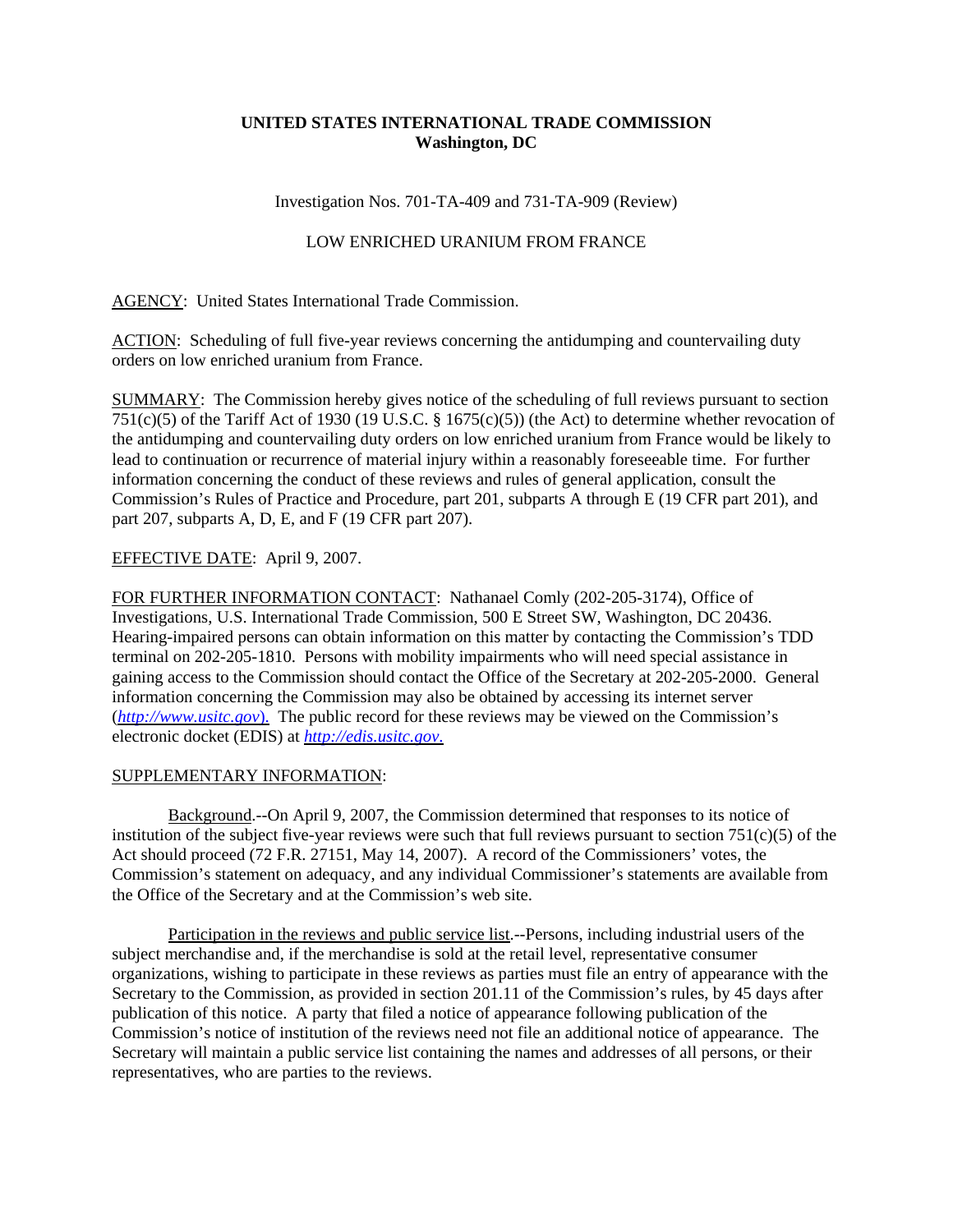Limited disclosure of business proprietary information (BPI) under an administrative protective order (APO) and BPI service list.--Pursuant to section 207.7(a) of the Commission's rules, the Secretary will make BPI gathered in these reviews available to authorized applicants under the APO issued in the reviews, provided that the application is made by 45 days after publication of this notice. Authorized applicants must represent interested parties, as defined by 19 U.S.C. § 1677(9), who are parties to the reviews. A party granted access to BPI following publication of the Commission's notice of institution of the reviews need not reapply for such access. A separate service list will be maintained by the Secretary for those parties authorized to receive BPI under the APO.

Staff report.--The prehearing staff report in the reviews will be placed in the nonpublic record on September 21, 2007, and a public version will be issued thereafter, pursuant to section 207.64 of the Commission's rules.

Hearing.--The Commission will hold a hearing in connection with the reviews beginning at 9:30 a.m. on October 11, 2007, at the U.S. International Trade Commission Building. Requests to appear at the hearing should be filed in writing with the Secretary to the Commission on or before October 1, 2007. A nonparty who has testimony that may aid the Commission's deliberations may request permission to present a short statement at the hearing. All parties and nonparties desiring to appear at the hearing and make oral presentations should attend a prehearing conference to be held at 9:30 a.m. on October 4, 2007, at the U.S. International Trade Commission Building. Oral testimony and written materials to be submitted at the public hearing are governed by sections  $201.6(b)(2)$ ,  $201.13(f)$ ,  $207.24$ , and  $207.66$  of the Commission's rules. Parties must submit any request to present a portion of their hearing testimony in camera no later than 7 business days prior to the date of the hearing.

Written submissions.--Each party to the reviews may submit a prehearing brief to the Commission. Prehearing briefs must conform with the provisions of section 207.65 of the Commission's rules; the deadline for filing is October 2, 2007. Parties may also file written testimony in connection with their presentation at the hearing, as provided in section 207.24 of the Commission's rules, and posthearing briefs, which must conform with the provisions of section 207.67 of the Commission's rules. The deadline for filing posthearing briefs is October 22, 2007; witness testimony must be filed no later than three days before the hearing. In addition, any person who has not entered an appearance as a party to the reviews may submit a written statement of information pertinent to the subject of the reviews on or before October 22, 2007. On November 16, 2007, the Commission will make available to parties all information on which they have not had an opportunity to comment. Parties may submit final comments on this information on or before November 20, 2007, but such final comments must not contain new factual information and must otherwise comply with section 207.68 of the Commission's rules. All written submissions must conform with the provisions of section 201.8 of the Commission's rules; any submissions that contain BPI must also conform with the requirements of sections 201.6, 207.3, and 207.7 of the Commission's rules. The Commission's rules do not authorize filing of submissions with the Secretary by facsimile or electronic means, except to the extent permitted by section 201.8 of the Commission's rules, as amended, 67 Fed. Reg. 68036 (November 8, 2002). Even where electronic filing of a document is permitted, certain documents must also be filed in paper form, as specified in II (C) of the Commission's Handbook on Electronic Filing Procedures, 67 Fed. Reg. 68168, 68173 (November 8, 2002).

Additional written submissions to the Commission, including requests pursuant to section 201.12 of the Commission's rules, shall not be accepted unless good cause is shown for accepting such submissions, or unless the submission is pursuant to a specific request by a Commissioner or Commission staff.